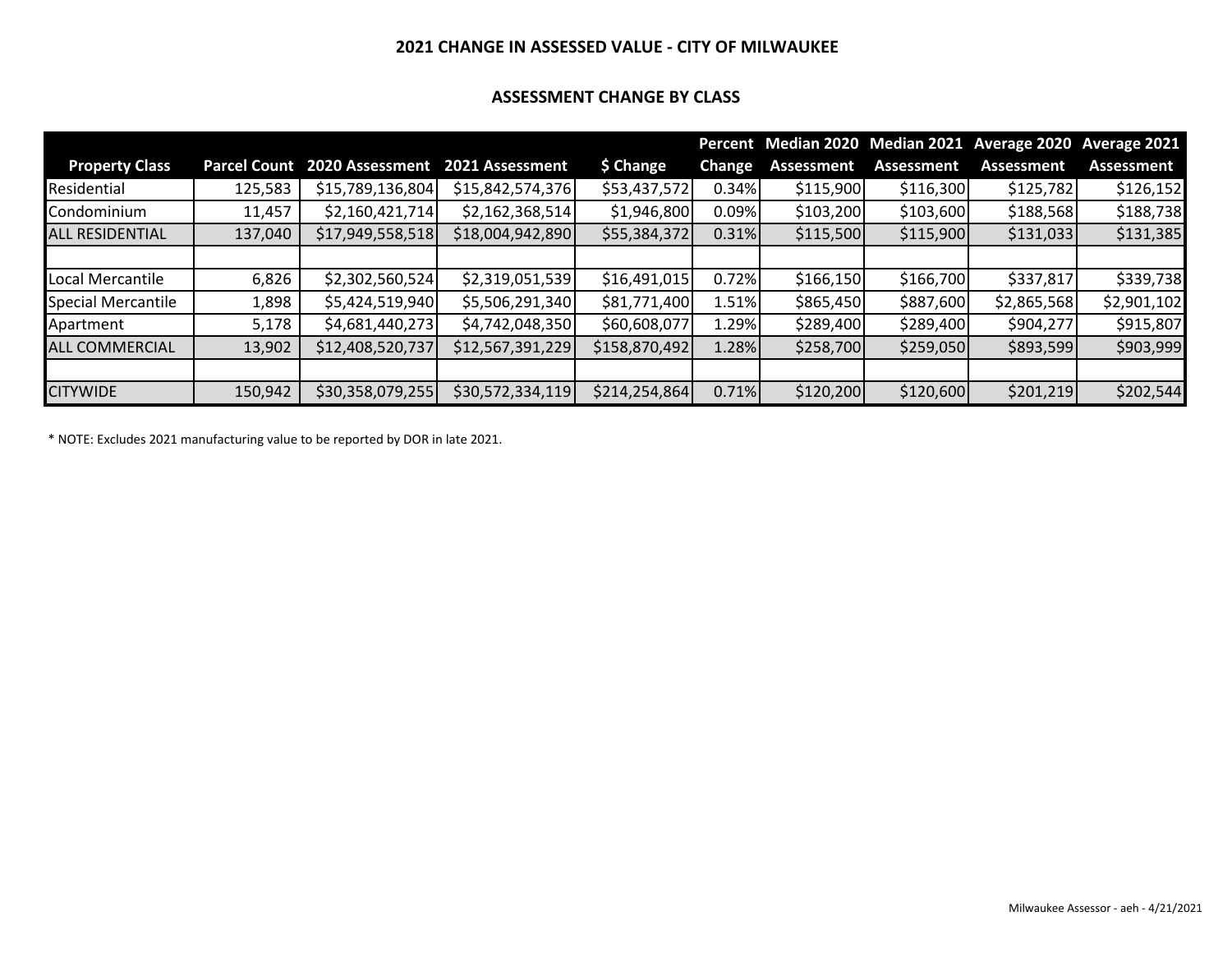### **2021 CHANGE IN ASSESSED VALUE - CITY OF MILWAUKEE**

### **ASSESSMENT CHANGE BY ALDERMANIC DISTRICT RESIDENTIAL PROPERTY VALUES\***

| <b>Aldermanic</b> | Parcel  |                  |                                 |              | <b>Percent</b> | Median 2020       | Median 2021 | Average 2020      | Average 2021      |
|-------------------|---------|------------------|---------------------------------|--------------|----------------|-------------------|-------------|-------------------|-------------------|
| <b>District</b>   | Count   |                  | 2020 Assessment 2021 Assessment | \$ Change    | <b>Change</b>  | <b>Assessment</b> | Assessment  | <b>Assessment</b> | <b>Assessment</b> |
| Hamilton          | 9,656   | \$704,137,300    | \$706,703,600                   | \$2,566,300  | 0.36%          | \$68,200          | \$68,500    | \$72,945          | \$73,188          |
| Johnson           | 9,536   | \$903,643,700    | \$905,874,900                   | \$2,231,200  | 0.25%          | \$94,100          | \$94,300    | \$94,771          | \$94,995          |
| 3 Kovac           | 7,340   | \$2,032,567,500  | \$2,038,240,600                 | \$5,673,100  | 0.28%          | \$239,500         | \$240,000   | \$276,917         | \$277,689         |
| Bauman            | 4,483   | \$1,182,815,794  | \$1,184,413,314                 | \$1,597,520  | 0.14%          | \$177,800         | \$177,800   | \$263,845         | \$264,201         |
| Dodd              | 11,666  | \$1,712,618,900  | \$1,718,180,100                 | \$5,561,200  | 0.32%          | \$139,300         | \$139,900   | \$146,804         | \$147,281         |
| 6 Coggs           | 8,474   | \$737,569,200    | \$740,355,200                   | \$2,786,000  | 0.38%          | \$56,000          | \$56,800    | \$87,132          | \$87,368          |
| Rainey            | 10,804  | \$767,090,121    | \$769,310,721                   | \$2,220,600  | 0.29%          | \$67,000          | \$67,200    | \$71,040          | \$71,206          |
| 8 Zamarripa       | 6,564   | \$614,333,500    | \$616,008,300                   | \$1,674,800  | 0.27%          | \$91,550          | \$91,900    | \$93,634          | \$93,846          |
| 9 Lewis           | 9,086   | \$965,596,500    | \$968,161,500                   | \$2,565,000  | 0.27%          | \$112,100         | \$112,300   | \$106,273         | \$106,555         |
| 10 Murphy         | 11,119  | \$1,579,013,080  | \$1,585,974,202                 | \$6,961,122  | 0.44%          | \$135,000         | \$135,500   | \$142,061         | \$142,636         |
| 11 Borkowski      | 12,099  | \$1,988,159,200  | \$1,991,935,300                 | \$3,776,100  | 0.19%          | \$159,300         | \$159,700   | \$164,324         | \$164,636         |
| 12 Pérez          | 6,364   | \$552,210,900    | \$552,827,000                   | \$616,100    | 0.11%          | \$68,500          | \$68,600    | \$86,771          | \$86,868          |
| 13 Spiker         | 10,778  | \$1,712,033,833  | \$1,716,114,433                 | \$4,080,600  | 0.24%          | \$155,100         | \$155,600   | \$158,845         | \$159,224         |
| 14 Dimitrijevic   | 11,336  | \$2,085,728,700  | \$2,095,944,800                 | \$10,216,100 | 0.49%          | \$174,500         | \$175,300   | \$184,024         | \$184,893         |
| 15 Stamper        | 7,735   | \$412,040,290    | \$414,898,920                   | \$2,858,630  | 0.69%          | \$42,800          | \$43,200    | \$53,456          | \$53,639          |
| <b>CITYWIDE</b>   | 137,040 | \$17,949,558,518 | \$18,004,942,890                | \$55,384,372 | 0.31%          | \$115,500         | \$115,900   | \$131,033         | \$131,385         |

\*Includes condominiums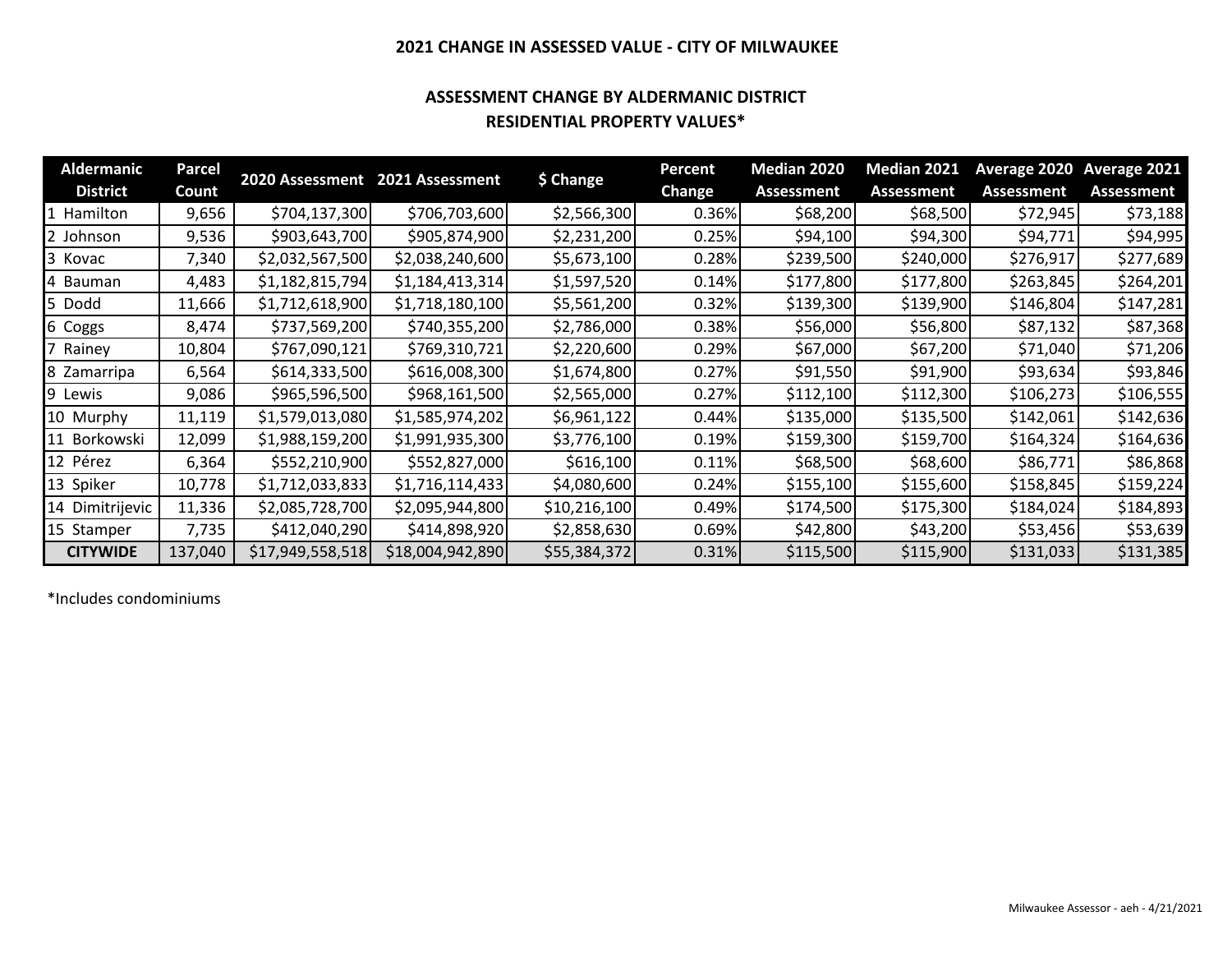|                           |        |                                              |                 |              |               |                   |                   | Percent Median 2020 Median 2021 Average 2020 Average 2021 |                   |
|---------------------------|--------|----------------------------------------------|-----------------|--------------|---------------|-------------------|-------------------|-----------------------------------------------------------|-------------------|
| <b>Property Class</b>     |        | Parcel Count 2020 Assessment 2021 Assessment |                 | \$ Change    | <b>Change</b> | <b>Assessment</b> | <b>Assessment</b> | <b>Assessment</b>                                         | <b>Assessment</b> |
| 1 - Hamilton              |        |                                              |                 |              |               |                   |                   |                                                           |                   |
| Residential               | 9,635  | \$703,183,300                                | \$705,749,600   | \$2,566,300  | 0.36%         | \$68,300          | \$68,600          | \$73,005                                                  | \$73,249          |
| Condominium               | 21     | \$954,000                                    | \$954,000       | \$0          | 0.00%         | \$45,000          | \$45,000          | \$45,429                                                  | \$45,429          |
| <b>ALL RESIDENTIAL</b>    | 9,656  | \$704,137,300                                | \$706,703,600   | \$2,566,300  | 0.36%         | \$68,200          | \$68,500          | \$72,945                                                  | \$73,188          |
| Local Mercantile          | 485    | \$86,727,925                                 | \$86,562,225    | $-$165,700$  | $-0.19%$      | \$107,400         | \$106,900         | \$178,820                                                 | \$178,479         |
| <b>Special Mercantile</b> | 103    | \$106,852,600                                | \$110,836,000   | \$3,983,400  | 3.73%         | \$652,900         | \$671,500         | \$1,037,404                                               | \$1,076,078       |
| Apartment                 | 300    | \$106,202,700                                | \$106,202,700   | \$0          | 0.00%         | \$177,900         | \$177,900         | \$354,009                                                 | \$354,009         |
| <b>ALL COMMERCIAL</b>     | 888    | \$299,783,225                                | \$303,600,925   | \$3,817,700  | 1.27%         | \$158,600         | \$158,600         | \$337,594                                                 | \$341,893         |
| <b>DISTRICT TOTAL</b>     | 10,544 | \$1,003,920,525                              | \$1,010,304,525 | \$6,384,000  | 0.64%         | \$70,200          | \$70,500          | \$95,240                                                  | \$95,818          |
| 2 - Johnson               |        |                                              |                 |              |               |                   |                   |                                                           |                   |
| Residential               | 9,245  | \$894,394,000                                | \$896,600,300   | \$2,206,300  | 0.25%         | \$94,800          | \$95,000          | \$96,754                                                  | \$96,982          |
| Condominium               | 291    | \$9,249,700                                  | \$9,274,600     | \$24,900     | 0.27%         | \$31,900          | \$31,900          | \$31,786                                                  | \$31,871          |
| <b>ALL RESIDENTIAL</b>    | 9,536  | \$903,643,700                                | \$905,874,900   | \$2,231,200  | 0.25%         | \$94,100          | \$94,300          | \$94,771                                                  | \$94,995          |
| Local Mercantile          | 326    | \$86,321,725                                 | \$90,622,800    | \$4,301,075  | 4.98%         | \$178,000         | \$178,600         | \$265,605                                                 | \$277,984         |
| <b>Special Mercantile</b> | 84     | \$131,288,240                                | \$131,600,340   | \$312,100    | 0.24%         | \$899,100         | \$928,750         | \$1,562,955                                               | \$1,566,671       |
| Apartment                 | 526    | \$176,081,200                                | \$175,923,000   | $-$158,200$  | $-0.09%$      | \$216,000         | \$216,000         | \$334,755                                                 | \$334,454         |
| <b>ALL COMMERCIAL</b>     | 936    | \$393,691,165                                | \$398,146,140   | \$4,454,975  | 1.13%         | \$216,000         | \$216,000         | \$421,060                                                 | \$425,370         |
| <b>DISTRICT TOTAL</b>     | 10,472 | \$1,297,334,865                              | \$1,304,021,040 | \$6,686,175  | 0.52%         | \$96,300          | \$96,500          | \$123,910                                                 | \$124,525         |
| 3 - Kovac                 |        |                                              |                 |              |               |                   |                   |                                                           |                   |
| Residential               | 5,407  | \$1,594,163,000                              | \$1,599,453,000 | \$5,290,000  | 0.33%         | \$247,300         | \$248,100         | \$294,833                                                 | \$295,812         |
| Condominium               | 1,933  | \$438,404,500                                | \$438,787,600   | \$383,100    | 0.09%         | \$209,100         | \$210,200         | \$226,800                                                 | \$226,998         |
| <b>ALL RESIDENTIAL</b>    | 7,340  | \$2,032,567,500                              | \$2,038,240,600 | \$5,673,100  | 0.28%         | \$239,500         | \$240,000         | \$276,917                                                 | \$277,689         |
| Local Mercantile          | 441    | \$285,349,686                                | \$286,697,786   | \$1,348,100  | 0.47%         | \$366,300         | \$367,200         | \$647,051                                                 | \$650,108         |
| <b>Special Mercantile</b> | 57     | \$195,929,100                                | \$195,929,100   | \$0          | 0.00%         | \$1,197,400       | \$1,197,400       | \$3,437,353                                               | \$3,437,353       |
| Apartment                 | 642    | \$1,094,338,900                              | \$1,100,411,800 | \$6,072,900  | 0.55%         | \$584,250         | \$584,250         | \$1,704,578                                               | \$1,714,037       |
| <b>ALL COMMERCIAL</b>     | 1,140  | \$1,575,617,686                              | \$1,583,038,686 | \$7,421,000  | 0.47%         | \$468,650         | \$468,650         | \$1,382,121                                               | \$1,388,630       |
| <b>DISTRICT TOTAL</b>     | 8,480  | \$3,608,185,186                              | \$3,621,279,286 | \$13,094,100 | 0.36%         | \$251,150         | \$251,550         | \$425,494                                                 | \$427,038         |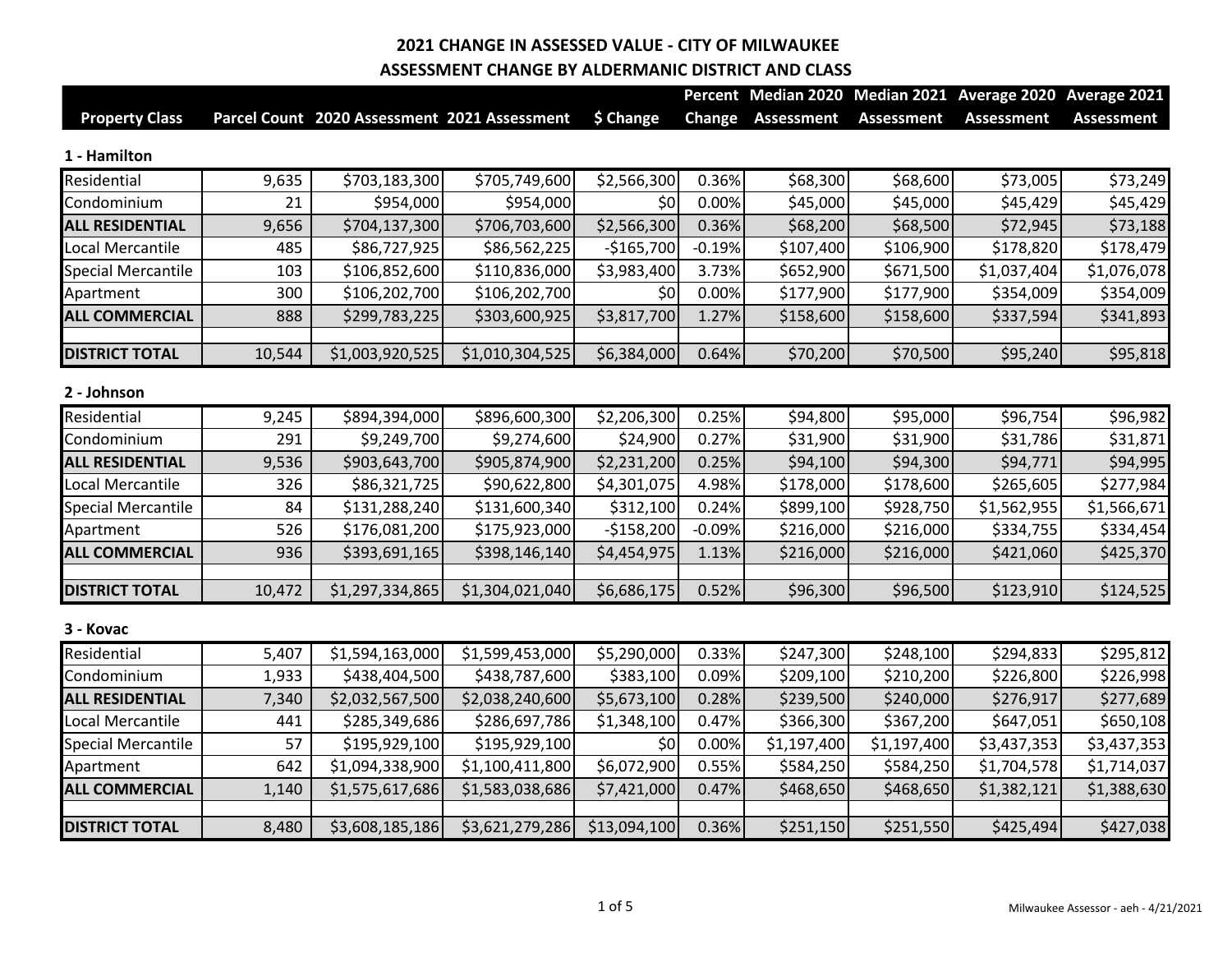|                           |        |                                              |                 |               |          |                   |                   | Percent Median 2020 Median 2021 Average 2020 Average 2021 |                   |
|---------------------------|--------|----------------------------------------------|-----------------|---------------|----------|-------------------|-------------------|-----------------------------------------------------------|-------------------|
| <b>Property Class</b>     |        | Parcel Count 2020 Assessment 2021 Assessment |                 | \$ Change     | Change   | <b>Assessment</b> | <b>Assessment</b> | <b>Assessment</b>                                         | <b>Assessment</b> |
| 4 - Bauman                |        |                                              |                 |               |          |                   |                   |                                                           |                   |
| Residential               | 1,608  | \$140,208,380                                | \$140,940,700   | \$732,320     | 0.52%    | \$76,350          | \$76,500          | \$87,194                                                  | \$87,650          |
| Condominium               | 2,875  | \$1,042,607,414                              | \$1,043,472,614 | \$865,200     | 0.08%    | \$272,400         | \$272,500         | \$362,646                                                 | \$362,947         |
| <b>ALL RESIDENTIAL</b>    | 4,483  | \$1,182,815,794                              | \$1,184,413,314 | \$1,597,520   | 0.14%    | \$177,800         | \$177,800         | \$263,845                                                 | \$264,201         |
| Local Mercantile          | 389    | \$375,331,751                                | \$373,189,251   | $-52,142,500$ | $-0.57%$ | \$286,800         | \$286,800         | \$969,849                                                 | \$959,355         |
| <b>Special Mercantile</b> | 486    | \$2,591,929,600                              | \$2,631,128,800 | \$39,199,200  | 1.51%    | \$929,850         | \$942,700         | \$5,355,226                                               | \$5,413,845       |
| Apartment                 | 541    | \$1,257,623,100                              | \$1,263,441,200 | \$5,818,100   | 0.46%    | \$731,900         | \$733,900         | \$2,324,627                                               | \$2,335,381       |
| <b>ALL COMMERCIAL</b>     | 1,416  | \$4,224,884,451                              | \$4,267,759,251 | \$42,874,800  | 1.01%    | \$603,550         | \$608,900         | \$2,992,128                                               | \$3,013,954       |
| <b>DISTRICT TOTAL</b>     | 5,899  | \$5,407,700,245                              | \$5,452,172,565 | \$44,472,320  | 0.82%    | \$208,100         | \$208,600         | \$917,337                                                 | \$924,254         |
| 5 - Dodd                  |        |                                              |                 |               |          |                   |                   |                                                           |                   |
| Residential               | 10,707 | \$1,654,008,300                              | \$1,659,432,200 | \$5,423,900   | 0.33%    | \$143,500         | \$144,100         | \$154,479                                                 | \$154,986         |
| Condominium               | 959    | \$58,610,600                                 | \$58,747,900    | \$137,300     | 0.23%    | \$61,700          | \$61,700          | \$61,116                                                  | \$61,260          |
| <b>ALL RESIDENTIAL</b>    | 11,666 | \$1,712,618,900                              | \$1,718,180,100 | \$5,561,200   | 0.32%    | \$139,300         | \$139,900         | \$146,804                                                 | \$147,281         |
| Local Mercantile          | 284    | \$90,828,200                                 | \$92,751,800    | \$1,923,600   | 2.12%    | \$195,450         | \$198,750         | \$322,086                                                 | \$326,591         |
| <b>Special Mercantile</b> | 138    | \$276,394,200                                | \$299,210,500   | \$22,816,300  | 8.25%    | \$950,650         | \$989,200         | \$2,032,310                                               | \$2,168,192       |
| Apartment                 | 454    | \$219,951,000                                | \$219,879,700   | $-571,300$    | $-0.03%$ | \$282,000         | \$278,800         | \$484,474                                                 | \$484,317         |
| <b>ALL COMMERCIAL</b>     | 876    | \$587,173,400                                | \$611,842,000   | \$24,668,600  | 4.20%    | \$282,750         | \$284,300         | \$673,364                                                 | \$698,450         |
| <b>DISTRICT TOTAL</b>     | 12,542 | \$2,299,792,300                              | \$2,330,022,100 | \$30,229,800  | 1.31%    | \$142,200         | \$142,800         | \$183,426                                                 | \$185,778         |
| 6 - Coggs                 |        |                                              |                 |               |          |                   |                   |                                                           |                   |
| Residential               | 7,901  | \$584,486,600                                | \$587,199,600   | \$2,713,000   | 0.46%    | \$52,500          | \$53,100          | \$74,061                                                  | \$74,320          |
| Condominium               | 573    | \$153,082,600                                | \$153,155,600   | \$73,000      | 0.05%    | \$250,700         | \$250,700         | \$267,160                                                 | \$267,287         |
| <b>ALL RESIDENTIAL</b>    | 8,474  | \$737,569,200                                | \$740,355,200   | \$2,786,000   | 0.38%    | \$56,000          | \$56,800          | \$87,132                                                  | \$87,368          |
| Local Mercantile          | 667    | \$150,783,730                                | \$151,889,170   | \$1,105,440   | 0.73%    | \$117,800         | \$118,800         | \$226,063                                                 | \$227,720         |
| <b>Special Mercantile</b> | 95     | \$359,378,400                                | \$361,799,900   | \$2,421,500   | 0.67%    | \$730,600         | \$788,800         | \$3,782,931                                               | \$3,808,420       |
| Apartment                 | 233    | \$198,847,450                                | \$200,064,050   | \$1,216,600   | 0.61%    | \$234,000         | \$236,100         | \$853,423                                                 | \$858,644         |
| <b>ALL COMMERCIAL</b>     | 995    | \$709,009,580                                | \$713,753,120   | \$4,743,540   | 0.67%    | \$174,300         | \$175,500         | \$712,572                                                 | \$717,340         |
| <b>DISTRICT TOTAL</b>     | 9,469  | \$1,446,578,780                              | \$1,454,108,320 | \$7,529,540   | 0.52%    | \$60,000          | \$60,700          | \$152,915                                                 | \$153,565         |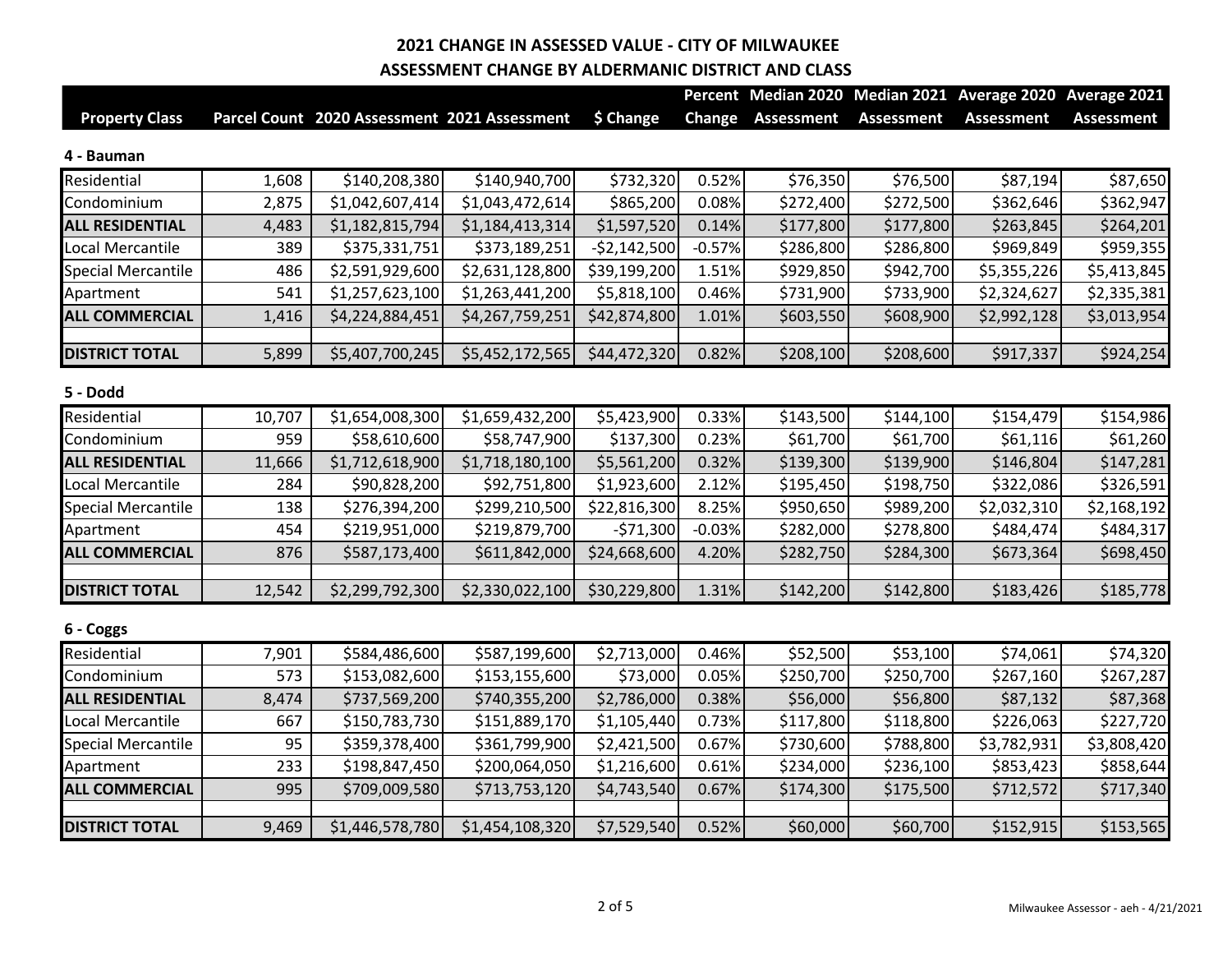|                           |        |                                              |                 |               |          |                   |                   | Percent Median 2020 Median 2021 Average 2020 Average 2021 |                   |
|---------------------------|--------|----------------------------------------------|-----------------|---------------|----------|-------------------|-------------------|-----------------------------------------------------------|-------------------|
| <b>Property Class</b>     |        | Parcel Count 2020 Assessment 2021 Assessment |                 | \$ Change     | Change   | <b>Assessment</b> | <b>Assessment</b> | <b>Assessment</b>                                         | <b>Assessment</b> |
| 7 - Rainey                |        |                                              |                 |               |          |                   |                   |                                                           |                   |
| Residential               | 10,804 | \$767,090,121                                | \$769,310,721   | \$2,220,600   | 0.29%    | \$67,000          | \$67,200          | \$71,040                                                  | \$71,206          |
| Condominium               |        |                                              |                 |               |          |                   |                   |                                                           |                   |
| <b>ALL RESIDENTIAL</b>    | 10,804 | \$767,090,121                                | \$769,310,721   | \$2,220,600   | 0.29%    | \$67,000          | \$67,200          | \$71,040                                                  | \$71,206          |
| Local Mercantile          | 362    | \$51,826,600                                 | \$53,324,500    | \$1,497,900   | 2.89%    | \$82,850          | \$84,500          | \$143,564                                                 | \$147,305         |
| <b>Special Mercantile</b> | 49     | \$36,542,100                                 | \$37,310,500    | \$768,400     | 2.10%    | \$505,700         | \$505,700         | \$745,757                                                 | \$761,439         |
| Apartment                 | 162    | \$35,214,400                                 | \$35,078,300    | $-$136,100$   | $-0.39%$ | \$162,300         | \$162,300         | \$217,373                                                 | \$216,533         |
| <b>ALL COMMERCIAL</b>     | 573    | \$123,583,100                                | \$125,713,300   | \$2,130,200   | 1.72%    | \$128,900         | \$130,700         | \$216,054                                                 | \$219,395         |
| <b>DISTRICT TOTAL</b>     | 11,377 | \$890,673,221                                | \$895,024,021   | \$4,350,800   | 0.49%    | \$67,900          | \$68,100          | \$78,335                                                  | \$78,670          |
| 8 - Zamarripa             |        |                                              |                 |               |          |                   |                   |                                                           |                   |
| Residential               | 6,556  | \$613,802,200                                | \$615,477,000   | \$1,674,800   | 0.27%    | \$91,600          | \$92,000          | \$93,667                                                  | \$93,880          |
| Condominium               | 8      | \$531,300                                    | \$531,300       | 50            | 0.00%    | \$78,900          | \$78,900          | \$66,413                                                  | \$66,413          |
| <b>ALL RESIDENTIAL</b>    | 6,564  | \$614,333,500                                | \$616,008,300   | \$1,674,800   | 0.27%    | \$91,550          | \$91,900          | \$93,634                                                  | \$93,846          |
| Local Mercantile          | 481    | \$146,195,540                                | \$144,771,240   | $-$1,424,300$ | $-0.97%$ | \$152,600         | \$152,600         | \$303,941                                                 | \$300,980         |
| <b>Special Mercantile</b> | 42     | \$184,038,500                                | \$184,705,900   | \$667,400     | 0.36%    | \$1,127,300       | \$1,127,300       | \$4,381,869                                               | \$4,397,760       |
| Apartment                 | 204    | \$61,746,200                                 | \$62,773,200    | \$1,027,000   | 1.66%    | \$129,450         | \$129,750         | \$302,677                                                 | \$307,712         |
| <b>ALL COMMERCIAL</b>     | 727    | \$391,980,240                                | \$392,250,340   | \$270,100     | 0.07%    | \$148,400         | \$148,500         | \$539,175                                                 | \$539,547         |
| <b>DISTRICT TOTAL</b>     | 7,291  | \$1,006,313,740                              | \$1,008,258,640 | \$1,944,900   | 0.19%    | \$94,900          | \$95,300          | \$138,078                                                 | \$138,288         |
| 9 - Lewis                 |        |                                              |                 |               |          |                   |                   |                                                           |                   |
| Residential               | 6,197  | \$810,961,000                                | \$813,199,600   | \$2,238,600   | 0.28%    | \$126,700         | \$127,100         | \$130,863                                                 | \$131,225         |
| Condominium               | 2,889  | \$154,635,500                                | \$154,961,900   | \$326,400     | 0.21%    | \$45,200          | \$45,300          | \$53,526                                                  | \$53,639          |
| <b>ALL RESIDENTIAL</b>    | 9,086  | \$965,596,500                                | \$968,161,500   | \$2,565,000   | 0.27%    | \$112,100         | \$112,300         | \$106,273                                                 | \$106,555         |
| Local Mercantile          | 322    | \$138,549,500                                | \$140,838,500   | \$2,289,000   | 1.65%    | \$285,050         | \$297,350         | \$430,278                                                 | \$437,387         |
| <b>Special Mercantile</b> | 191    | \$409,172,700                                | \$414,558,100   | \$5,385,400   | 1.32%    | \$1,062,300       | \$1,063,400       | \$2,153,541                                               | \$2,170,461       |
| Apartment                 | 301    | \$298,160,300                                | \$298,160,300   | \$0           | 0.00%    | \$358,800         | \$358,800         | \$990,566                                                 | \$990,566         |
| <b>ALL COMMERCIAL</b>     | 814    | \$845,882,500                                | \$853,556,900   | \$7,674,400   | 0.91%    | \$397,450         | \$399,150         | \$1,040,446                                               | \$1,048,596       |
| <b>DISTRICT TOTAL</b>     | 9,900  | \$1,811,479,000                              | \$1,821,718,400 | \$10,239,400  | 0.57%    | \$115,400         | \$115,700         | \$182,996                                                 | \$184,012         |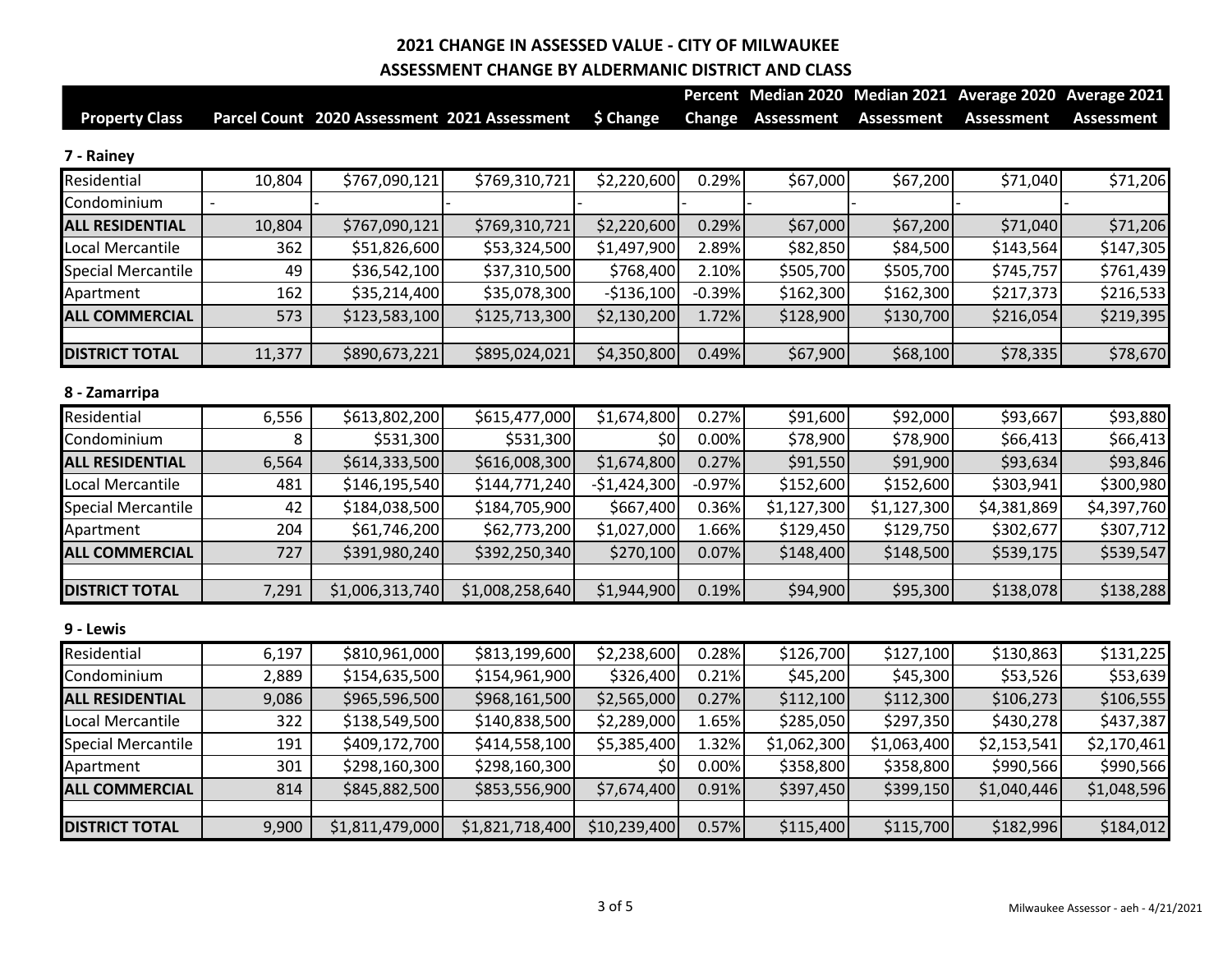|                           |        |                                              |                 |              |               |                   |                   | Percent Median 2020 Median 2021 Average 2020 Average 2021 |                   |
|---------------------------|--------|----------------------------------------------|-----------------|--------------|---------------|-------------------|-------------------|-----------------------------------------------------------|-------------------|
| <b>Property Class</b>     |        | Parcel Count 2020 Assessment 2021 Assessment |                 | \$ Change    | <b>Change</b> | <b>Assessment</b> | <b>Assessment</b> | <b>Assessment</b>                                         | <b>Assessment</b> |
| 10 - Murphy               |        |                                              |                 |              |               |                   |                   |                                                           |                   |
| Residential               | 11,049 | \$1,567,794,180                              | \$1,574,755,302 | \$6,961,122  | 0.44%         | \$135,000         | \$135,500         | \$141,946                                                 | \$142,525         |
| Condominium               | 70     | \$11,218,900                                 | \$11,218,900    | \$0          | 0.00%         | \$197,000         | \$197,000         | \$160,270                                                 | \$160,270         |
| <b>ALL RESIDENTIAL</b>    | 11,119 | \$1,579,013,080                              | \$1,585,974,202 | \$6,961,122  | 0.44%         | \$135,000         | \$135,500         | \$142,061                                                 | \$142,636         |
| Local Mercantile          | 456    | \$133,243,300                                | \$134,812,100   | \$1,568,800  | 1.18%         | \$182,100         | \$182,100         | \$292,200                                                 | \$295,641         |
| <b>Special Mercantile</b> | 65     | \$110,586,100                                | \$110,586,100   | \$0          | 0.00%         | \$705,000         | \$705,000         | \$1,701,325                                               | \$1,701,325       |
| Apartment                 | 398    | \$183,437,400                                | \$186,396,600   | \$2,959,200  | 1.61%         | \$272,300         | \$273,250         | \$460,898                                                 | \$468,333         |
| <b>ALL COMMERCIAL</b>     | 919    | \$427,266,800                                | \$431,794,800   | \$4,528,000  | 1.06%         | \$254,300         | \$255,000         | \$464,926                                                 | \$469,853         |
| <b>DISTRICT TOTAL</b>     | 12,038 | \$2,006,279,880                              | \$2,017,769,002 | \$11,489,122 | 0.57%         | \$137,900         | \$138,500         | \$166,718                                                 | \$167,617         |
| 11 - Borkowski            |        |                                              |                 |              |               |                   |                   |                                                           |                   |
| Residential               | 11,746 | \$1,953,356,400                              | \$1,957,094,100 | \$3,737,700  | 0.19%         | \$160,100         | \$160,500         | \$166,300                                                 | \$166,618         |
| Condominium               | 353    | \$34,802,800                                 | \$34,841,200    | \$38,400     | 0.11%         | \$89,800          | \$89,800          | \$98,592                                                  | \$98,700          |
| <b>ALL RESIDENTIAL</b>    | 12,099 | \$1,988,159,200                              | \$1,991,935,300 | \$3,776,100  | 0.19%         | \$159,300         | \$159,700         | \$164,324                                                 | \$164,636         |
| Local Mercantile          | 166    | \$53,166,400                                 | \$53,069,500    | $-596,900$   | $-0.18%$      | \$238,350         | \$238,350         | \$320,280                                                 | \$319,696         |
| <b>Special Mercantile</b> | 92     | \$163,326,900                                | \$164,844,000   | \$1,517,100  | 0.93%         | \$844,350         | \$844,350         | \$1,775,292                                               | \$1,791,783       |
| Apartment                 | 484    | \$323,663,600                                | \$323,744,200   | \$80,600     | 0.02%         | \$305,000         | \$305,000         | \$668,726                                                 | \$668,893         |
| <b>ALL COMMERCIAL</b>     | 742    | \$540,156,900                                | \$541,657,700   | \$1,500,800  | 0.28%         | \$305,500         | \$306,600         | \$727,974                                                 | \$729,997         |
| <b>DISTRICT TOTAL</b>     | 12,841 | \$2,528,316,100                              | \$2,533,593,000 | \$5,276,900  | 0.21%         | \$161,300         | \$161,600         | \$196,894                                                 | \$197,305         |
| 12 - Pérez                |        |                                              |                 |              |               |                   |                   |                                                           |                   |
| Residential               | 5,975  | \$416,832,600                                | \$417,367,200   | \$534,600    | 0.13%         | \$66,800          | \$66,900          | \$69,763                                                  | \$69,852          |
| Condominium               | 389    | \$135,378,300                                | \$135,459,800   | \$81,500     | 0.06%         | \$276,600         | \$276,600         | \$348,016                                                 | \$348,226         |
| <b>ALL RESIDENTIAL</b>    | 6,364  | \$552,210,900                                | \$552,827,000   | \$616,100    | 0.11%         | \$68,500          | \$68,600          | \$86,771                                                  | \$86,868          |
| Local Mercantile          | 928    | \$314,243,314                                | \$320,051,514   | \$5,808,200  | 1.85%         | \$157,950         | \$158,000         | \$339,356                                                 | \$344,883         |
| <b>Special Mercantile</b> | 120    | \$183,541,100                                | \$184,065,400   | \$524,300    | 0.29%         | \$712,600         | \$712,600         | \$1,529,509                                               | \$1,533,878       |
| Apartment                 | 311    | \$261,516,900                                | \$287,987,000   | \$26,470,100 | 10.12%        | \$115,500         | \$115,500         | \$840,890                                                 | \$926,003         |
| <b>ALL COMMERCIAL</b>     | 1,359  | \$759,301,314                                | \$792,103,914   | \$32,802,600 | 4.32%         | \$153,900         | \$153,900         | \$559,544                                                 | \$582,858         |
| <b>DISTRICT TOTAL</b>     | 7,723  | \$1,311,512,214                              | \$1,344,930,914 | \$33,418,700 | 2.55%         | \$73,700          | \$73,900          | \$169,863                                                 | \$174,146         |